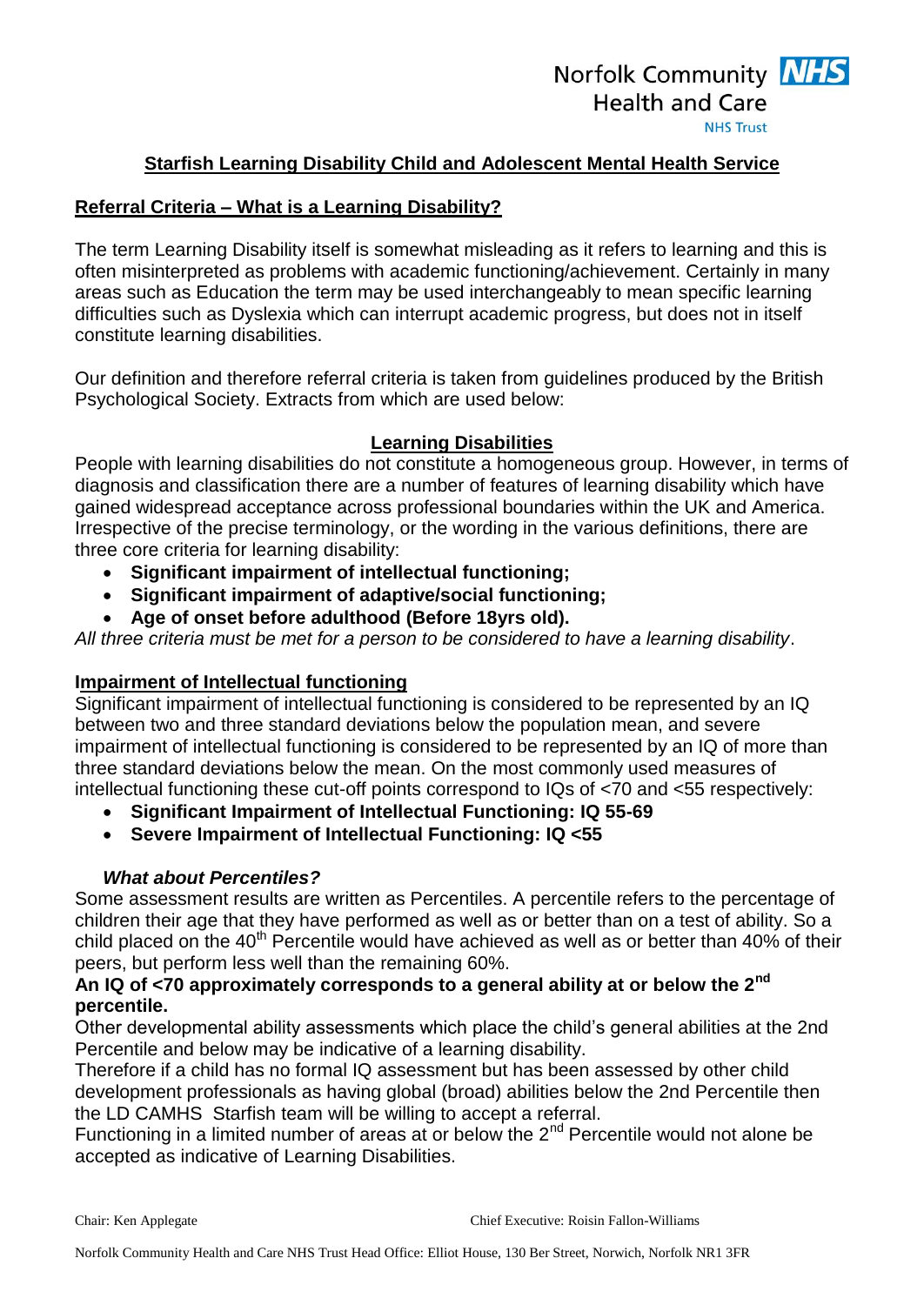**PLEASE NOTE:** Although at times useful, measures of academic achievement are unreliable indicators of Intellectual Ability as academic performance can be attenuated by specific disabilities and other social/environmental/mental health factors. Inversely it can be helpful as academic achievement can act as alternative evidence of normal ability in the face of poor test compliance at the time of IQ assessment. For example some one with low grade GCSE's who scores poorly on an IQ assessment will not have a learning disability, as these results are incompatible and the GCSEs would indicate their fuller potential. Equally, although useful, Special Educational Needs Statements alone are not indicative of learning disabilities. Therefore Academic assessments alone will not be accepted as evidence of a learning disability by the Starfish LD CAMHS Team.

# **Impairment of Adaptive/Social Functioning**

The child requires significant assistance to provide for his/her own survival (eating and drinking needs and to keep himself/herself clean, warm and clothed), and/or with his/her social/community adaptation (e.g. social problem solving, and social reasoning). The degree of assistance required may vary in terms of intensity (e.g. physical or verbal prompting) and frequency (e.g. daily or less often than daily), but the required assistance should always be outside the range of that expected within the child's particular culture/community. An assessment of adaptive/social functioning must be made with reference to the person's age, gender, socio-cultural background, religion and community setting. To be relevant, within the context of learning disability, any impairment of adaptive/social functioning must not solely be a consequence of other disabilities (e.g. physical illness, mental health problems or sensory impairment).

### **Furthermore:**

Learning disability requires that significant impairments of intellectual *and* adaptive/social functioning coexist. This means that a person with a significant (or even severe) impairment in one of the two domains only, and with no significant impairment in the other, may not be adjudged to have a learning disability.

# **Schools as an indicator:**

In some cases significant Learning Disabilities may be indicated by a child's attendance at a special school. In Norfolk these schools are:

**The Hall School, Chapel Road School, Harford Manor School**, **Clare School, Churchill Park School Fred Nicholson School, John Grant School Parkside School, Sherringham Woodfields School, Sidestrand Hall School, Eccles Hall School Meadowgate School**

and referrals for children attending these schools will ordinarily be accepted by the Starfish LD CAMHS Team.

Broadly speaking children attending complex needs schools within Norfolk are more than likely to have Learning Disabilities as described above, however there are exceptions. Some children attending schools such as:

#### **Clare School,**